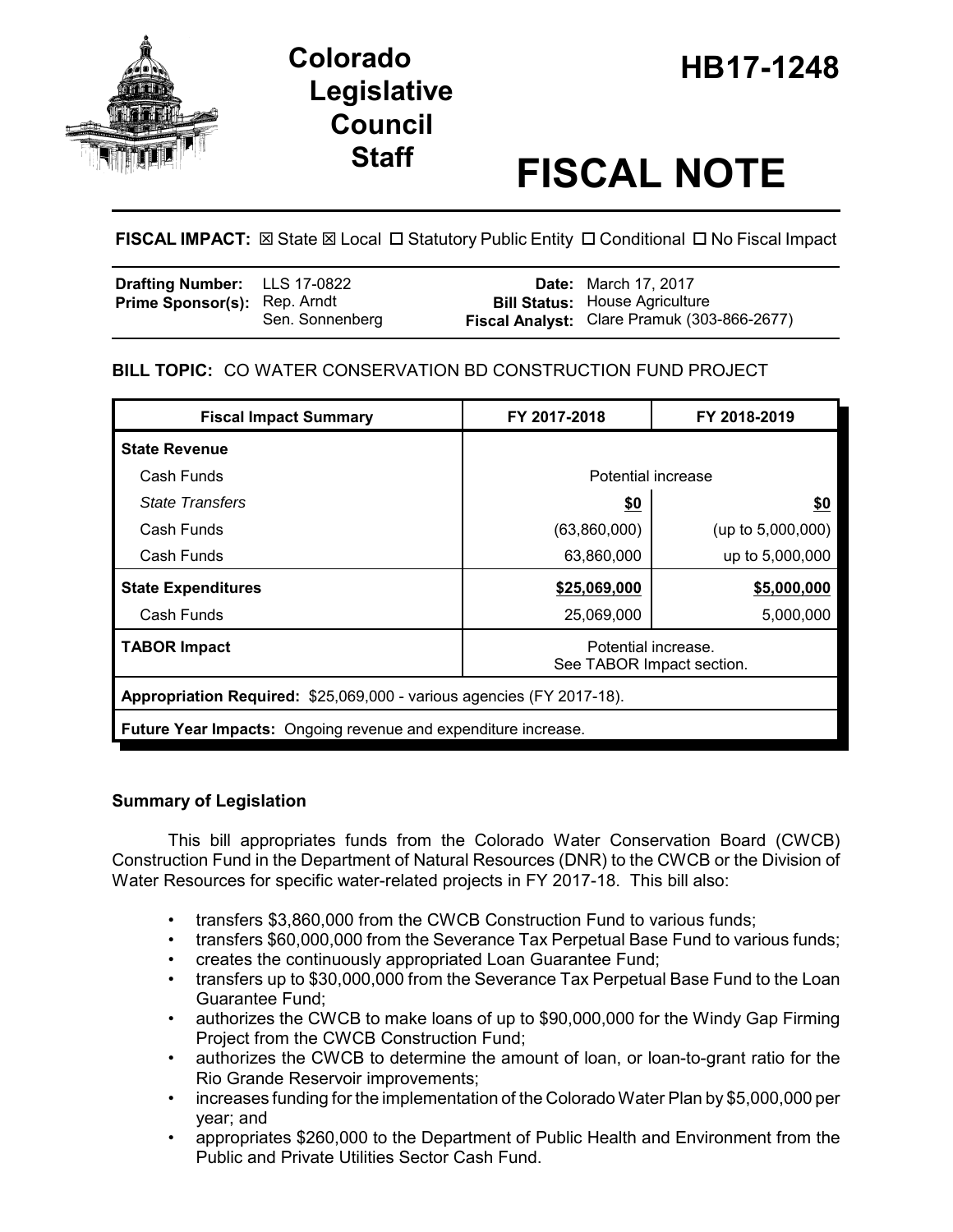March 17, 2017

#### **Background**

The CWCB Construction Fund was created in 1971 to provide low-interest loans for water projects. Revenue for this revolving loan fund comes from interest earned on outstanding loans and the fund's cash balance and distribution of royalties from federal mineral leases.

#### **State Revenue**

Because this bill authorizes loan amounts, revenue from the interest generated on water project loans will increase, but that amount will depend on the terms of the loans and cannot be determined.

*State transfers.* The bill makes the following transfers in FY 2017-18.

\$3,860,000 from the CWCB Construction Fund:

- up to \$500,000 to the Flood and Drought Response Fund to restore a \$500,000 fund balance;
- \$1,300,000 to the Litigation Fund;
- \$300,000 to the Feasibility Study Small Grant Fund;
- \$1,500,000 to the Fish and Wildlife Resources Fund; and
- \$260,000 to the Public and Private Utilities Sector Cash Fund.

\$60,000,000 from the Severance Tax Perpetual Base Fund:

- \$20,000,000 to the CWCB Construction Fund
	- ► \$10,000,000 for the Rio Grand Cooperative Project;
	- ► \$5,000,000 for the Watershed Restoration Program; and
	- < \$5,000,000 for implementation of the Colorado Water Plan (a total annual transfer of \$10,000,000 continues indefinitely).
- \$10,000,000 to the Water Supply Reserve Fund; and
- \$30,000,000 to the Loan Guarantee Fund, unless the CWCB directs the State Treasurer to transfer a lesser amount.

*State transfers.* The bill makes the following transfer in FY 2018-19.

• up to \$5,000,000 from the Severance Tax Perpetual Base Fund to the CWCB Construction Fund for implementation of the Colorado Water Plan.

#### **TABOR Impact**

This bill increases state cash fund revenue from interest payments, which will increase the amount of money required to be refunded under TABOR for FY 2017-18 and FY 2018-19. TABOR refunds are paid out of the General Fund. Since the bill increases the TABOR refund obligation without a corresponding change in General Fund revenue, the amount of money available in the General Fund for the budget will decrease by an identical amount. Payments of loan principal are not subject to TABOR.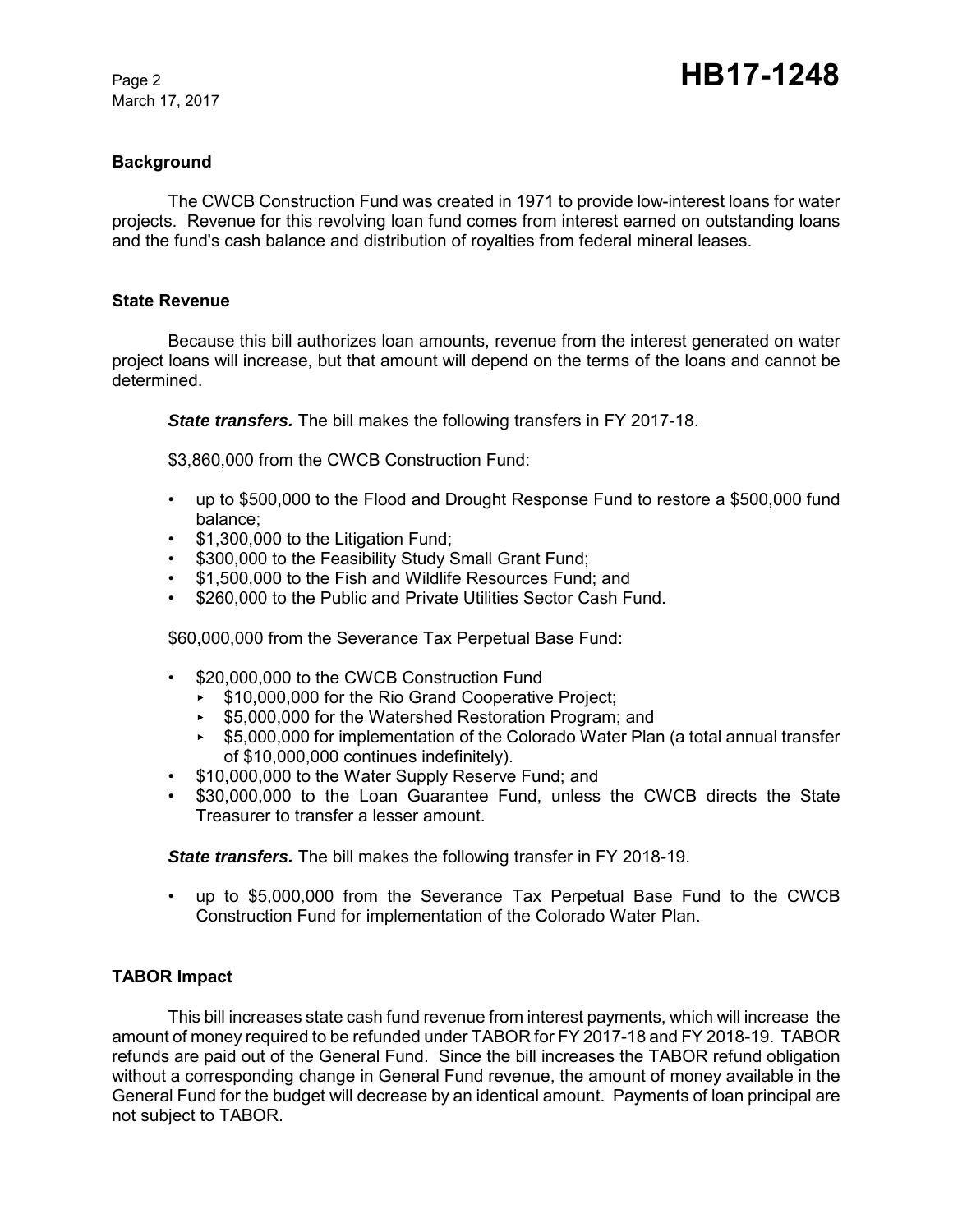## **State Expenditures**

The bill increases expenditures by \$25,069,000 in FY 2017-18. Of this, \$24,809,000 is from the CWCB Construction Fund and \$260,000 is from the Public and Private Utilities Sector Cash Fund. The projects for which funds are appropriated in the bill are shown in Table 1. Funds remain available for the designated purposes until fully expended.

| Table 1. FY 2017-18 Appropriations for Water-Related Projects in HB17-1248                                                                                                                                                                                                                                                    |              |  |  |
|-------------------------------------------------------------------------------------------------------------------------------------------------------------------------------------------------------------------------------------------------------------------------------------------------------------------------------|--------------|--|--|
| <b>Cost Components</b>                                                                                                                                                                                                                                                                                                        | FY 2017-18   |  |  |
| <b>Satellite Monitoring System Maintenance</b> – to renovate existing gauging stations,<br>replace outdated collection platforms; upgrade transmission components of the satellite<br>monitoring system; fund stream gauge flood hardening projects, and data collection<br>efforts related to flood forecasting and warning. | \$380,000    |  |  |
| Colorado Floodplain Map Modernization Program - to continue assistance to<br>communities to revise and improve floodplain studies and maps.                                                                                                                                                                                   | 500,000      |  |  |
| Colorado Decision Support System - to continue to provide data and analytical tools<br>to assist water resources planning and management projects throughout the state.                                                                                                                                                       | 200,000      |  |  |
| Weather Modification Program - to continue to provide assistance to water<br>conservation and conservancy districts and water providers with the development of<br>cloud seeding programs to provide benefits to recreation, streams, and reservoirs<br>through snowpack enhancement.                                         | 175,000      |  |  |
| Colorado Mesonet Project - to support the project at the Colorado Climate Center at<br>Colorado State University.                                                                                                                                                                                                             | 154,000      |  |  |
| Water Forecasting Partnership Project - to support the development of new ground<br>and areal remote sensing data and equipment and hydrologic modeling, to provide<br>reliable volumetric water supply forecasting.                                                                                                          | 800,000      |  |  |
| Alternative Agricultural Transfer Methods Grant Program - to continue a competitive<br>grant program to advance various agricultural transfer methods as alternatives to<br>permanent dry-up of agricultural lands.                                                                                                           | 1,000,000    |  |  |
| Technical Assistance for the Federal Irrigation Improvement Cost-sharing<br>Program - to continue to provide technical assistance and leverage funds to increase<br>the success rate of applicants for competitive federal grant funds for the improvement<br>of irrigation infrastructure.                                   | 500,000      |  |  |
| Colorado Water Loss Control Initiative - to create statewide training workshops on<br>water loss control methodology, as well as to provide technical support to interested<br>water providers in improving the management of their water systems.                                                                            | 1,100,000    |  |  |
| Update Nonpotable Water Reuse Regulations - to allow the Water Quality Control<br>Division to update regulations concerning nonpotable reuse of water and graywater<br>usage.                                                                                                                                                 | 260,000      |  |  |
| Rio Grande Cooperative Project - to continue to rehabilitate the Rio Grande Reservoir.                                                                                                                                                                                                                                        | 10,000,000   |  |  |
| Colorado Water Plan - to fund studies, programs, or projects that assist in<br>implementing the state water plan.                                                                                                                                                                                                             | 5,000,000    |  |  |
| <b>Watershed Restoration Program</b> – to provide planning and engineering studies,<br>including implementation measures, to address technical needs for watershed<br>restoration and flood mitigation projects throughout the state.                                                                                         | 5,000,000    |  |  |
| <b>TOTAL</b>                                                                                                                                                                                                                                                                                                                  | \$25,069,000 |  |  |